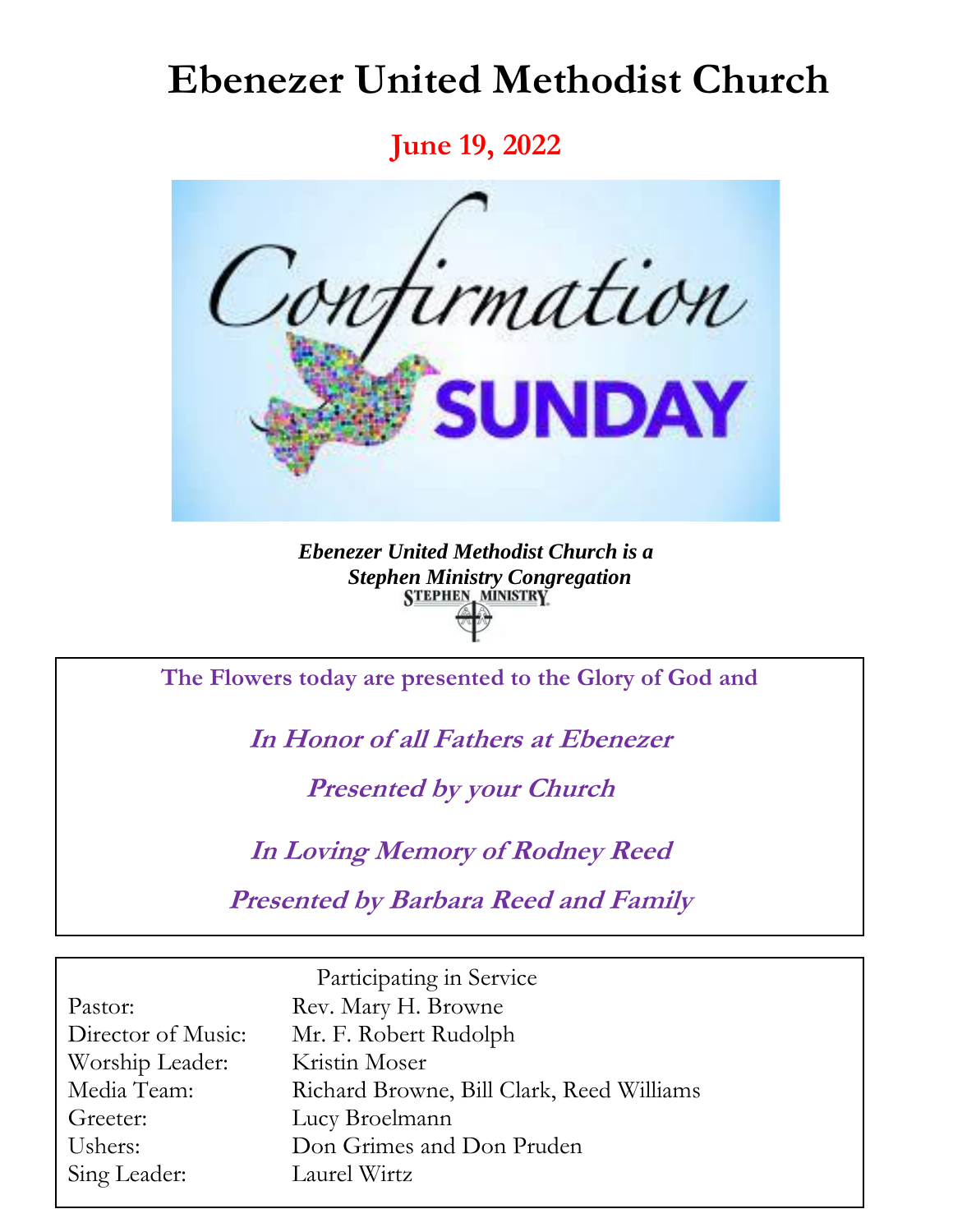## SECOND SUNDAY AFTER PENTECOST SERVICE OF CONFIRMATION

*"Happy are they who have the God of Jacob for their help! whose hope is in the LORD their God; Who made heaven and earth, the seas, and all that is in them; who keeps his promise for ever; Who gives justice to those who are oppressed, and food to those who hunger. The LORD sets the prisoners free; the LORD opens the eyes of the blind; the LORD lifts up those who are bowed down." Psalm 146:4-7*

June 19, 2022\_\_\_\_\_\_\_\_ \_\_\_\_\_\_ \_\_\_\_\_\_ \_\_\_\_\_\_\_\_\_\_\_\_\_\_\_\_\_\_\_\_\_\_\_\_10:00 a.m. GATHERING GREETING AND ANNOUNCEMENTS

Kindly sign our pew register and pass to your neighbor. If you are visiting, please sign your name and USPS or e-mail address as we would like to acknowledge your presence with us today.

CENTERING MUSIC "Prelude in C" Joseph Renner

\*CALL TO WORSHIP based on Psalm 146 Praise the LORD. **Let all who draw breath praise the Lord.** Happy are those whose help is from God the One who made heaven and earth, the One who created the seas and all that is in them. **Happy are those whose hope is in God the One who keeps faith forever, the One who feeds the hungry and defends the oppressed.** God will reign forever, for all generations. Praise the LORD! **Let all who draw breath praise the LORD.** \*PRAISE HYMN (*UMH*140) "Great is Thy Faithfulness" FAITHFULNESS

PRAYER FOR ILLUMINATION **Holy, Holy, Holy One, your words feed us, the Word frees us, and the Spirit gives us life.** 

**Give our ears an appetite for hearing and our spirits strength for loving you. Amen.**

FIRST TESTAMENT LESSON 1 Kings 17:8-16 This is the Word of the Lord. **Thanks be to God.**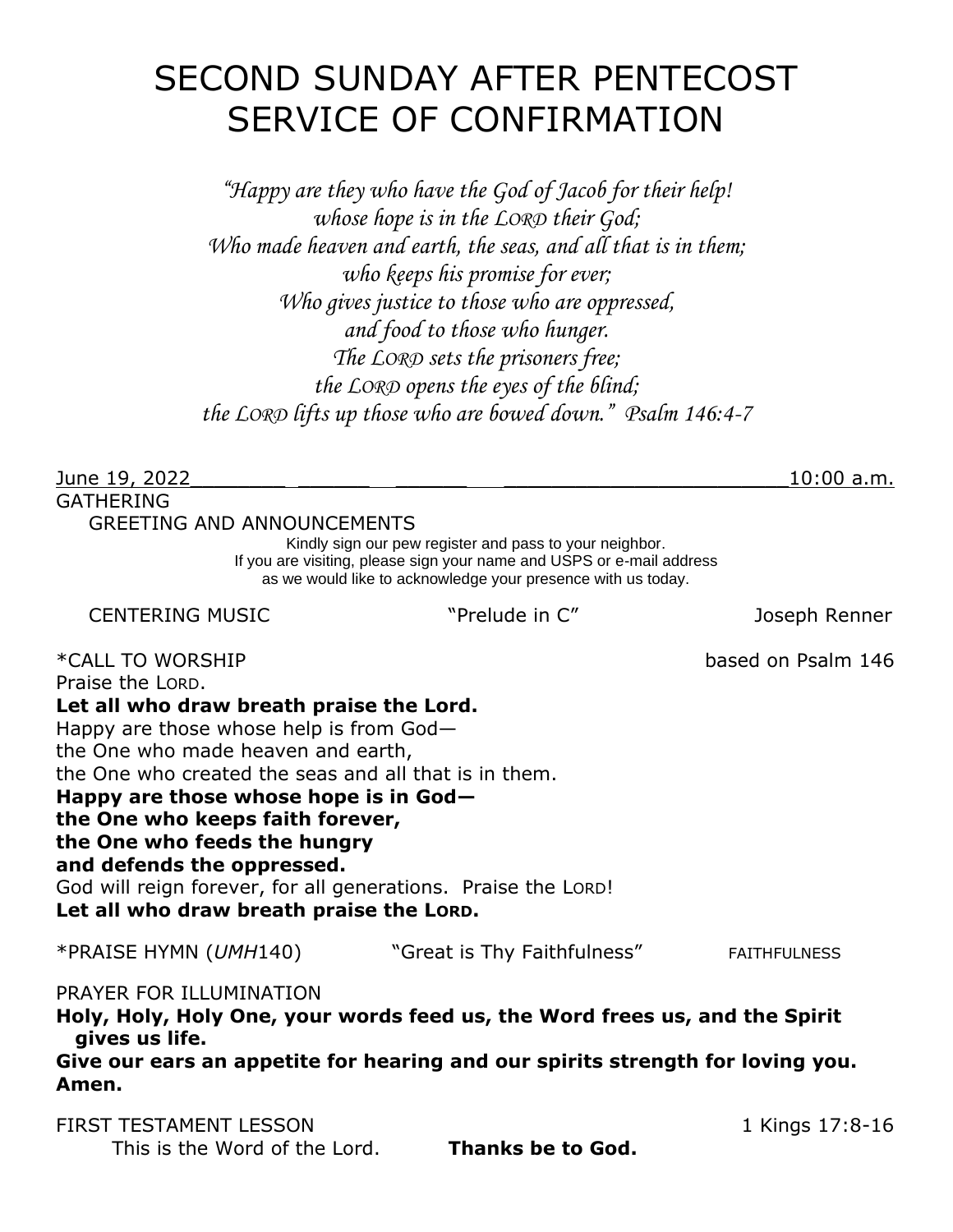MINISTRY OF MUSIC "Though Troubles Assail Us" John Newton Laurel Wirtz, soloist

Though troubles assail us, and dangers affright, Though friends should all fail us, and foes all unite, Yet one thing secures us, whatever betide, The promise assures us, "The Lord will provide."

The birds, without garner or storehouse, are fed; From them let us learn to trust God for our bread: His saints what is fitting shall ne'er be denied So long as 'tis written, "The Lord will provide."

When Satan assails us to stop up our path, And courage all fails us, we triumph by faith. He cannot take from us, though oft he has tried, This heart-cheering promise, "The Lord will provide."

No strength of our own, and no goodness we claim; Yet, since we have known of the Savior's great name, In this our strong tower for safety we hide: The Lord is our power, "The Lord will provide."

CHILDREN'S CHAPEL

| <b>MESSAGE</b> | "On a Roll with God: Trusting God" | Rev. Mary Browne |
|----------------|------------------------------------|------------------|
|                |                                    |                  |

RESPONSE TO THE WORD (*UMH* 606) "Come, Let Us Use the Grace Divine"

KINGSFOLD

SERVICE OF CONFIRMATION SEE booklet insert

Brianna JoAnn Dempsey Charlotte Hazel Anne Jones

#### INVITATION TO THE OFFERING

God gives us more than enough for our journey of faith. Let us present our tithes and offerings so that others may know their blessings and give thanks to God.

OFFERTORY Neditation" Neditation (A. Lavignac \*PRESENTATION OF GIFTS (*UMH* 95) "Praise God, from Whom All Blessings Flow" OLD 100TH \*OFFERING PRAYER **God of power and might, as we offer our gifts to you this morning,** 

 **we remember how dependent we are on your love and mercy for every good and helpful thing in our lives. We affirm in our giving that all the money and possessions in the world cannot rescue us from the demons that torment and tug at us every day.**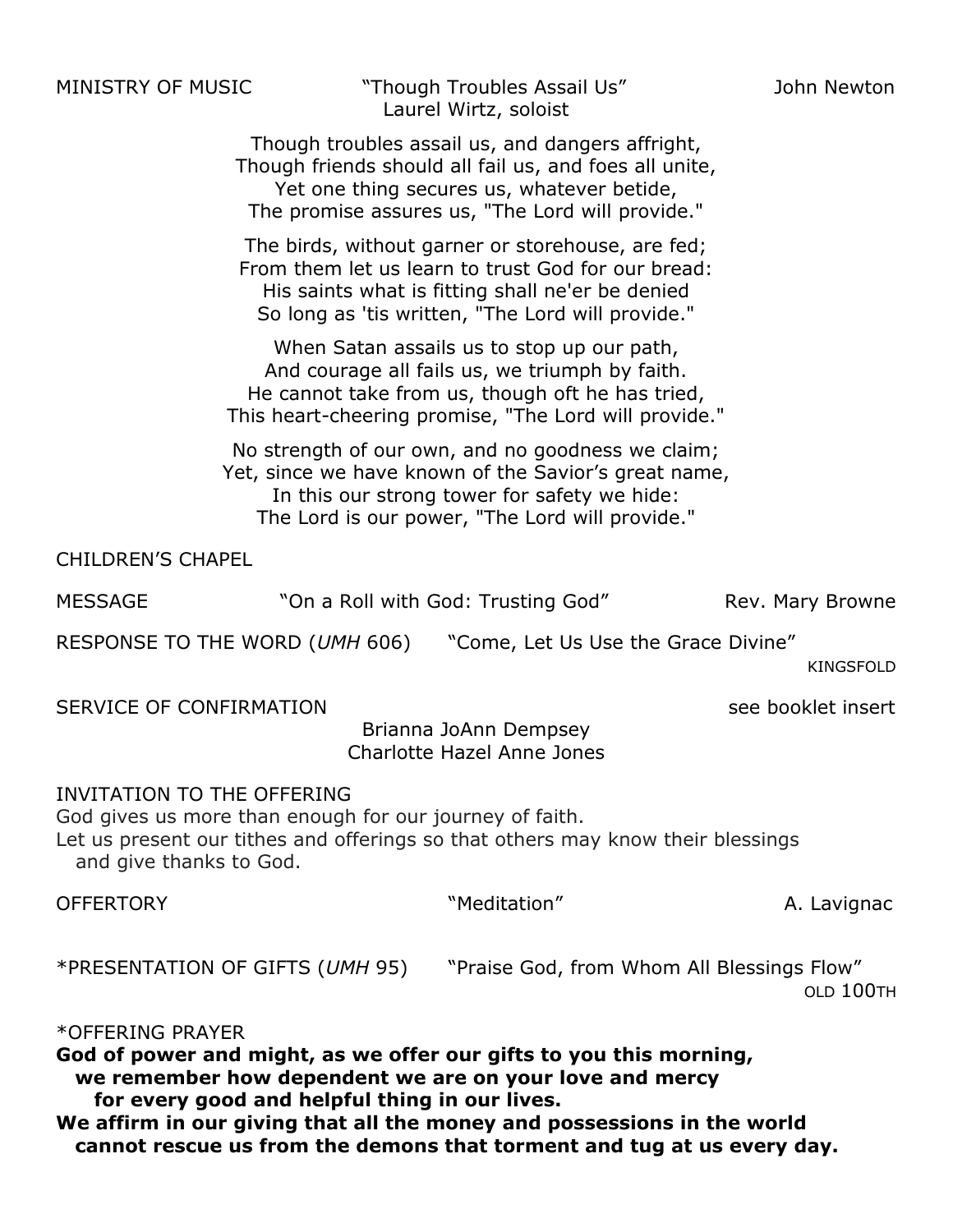**When we've tried to fix things on our own, we have failed; when we put our trust in your loving power made known to us in Christ, we have found our lifeline.** 

**Dedicate these gifts and our lives, that we might not only find our way but lead others toward Jesus, our rock and our redeemer. Amen.**

\*HYMN OF SERVICE (*UMH* 111) "How Can We Name a Love" TERRA BEATA

\*DISMISSAL WITH BLESSING

Go in peace to care for those who cross your path, to give voice to those who need your help, to notice what is beautiful and what is amiss, to counter injustice and guard what is good, and to rest and work, mindful of God's desire for your health and faith.

The LORD bless you and keep you. The LORD's face shine on you with grace and mercy. The LORD look upon you with favor and grant you peace. *Sung Amen* (*UMH* 897)

GOING FORTH **The CONSTRUCT WAS SERVED WATER** "Postlude" The Construction of the L. Boellmann

*You are invited to remain seated until the GOING FORTH is concluded.*

*All are welcome to a time of fellowship and refreshment at Social Hour in the Christian Life Center.* 

### *\*please stand, as you are able* **bold text indicates congregation response**

*UMH: The United Methodist Hymnal (red) TFWS: The Faith We Sing (black)*

††This Order of Worship is subject to the direction of the Holy Spirit.††

Lectionary Scriptures for the **Third Sunday after Pentecost**, June 26, 2022: 2 Kings 2:1-2, 6-14; Psalm 77:1-2, 11-20; Galatians 5:1, 13-25; Luke 9:51-62

> Scripture Lesson for Worship, June 26, 2022: Daniel 1:3-16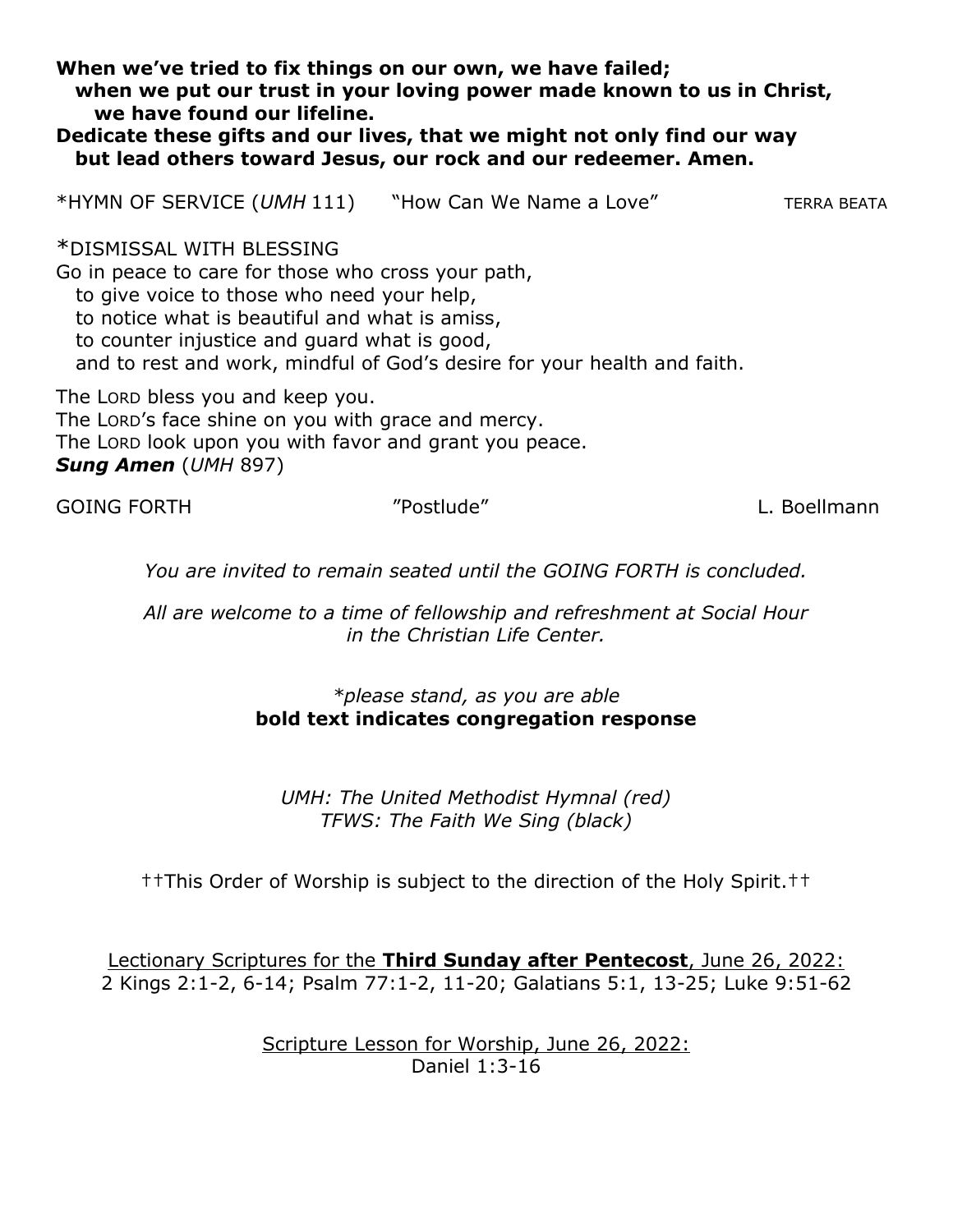### **ANNOUNCEMENTS**

Altar Flowers: As many of you may know, altar flowers can be dedicated "in memory of" or "in honor of" a family member or friend on any Sunday of the year. The dedication appears in the Sunday bulletin of your chosen Sunday. If you wish to make an altar flower dedication (\$50/Sunday), please contact Carol in the church office at 731-9495. Thank you!

### *In Person Attendance for June 12 - 68*

### **Our Prayers**



| Alice $+++$              | Sharon Leipold $++++$ | <b>Ongoing Concerns</b> | Kristin        |
|--------------------------|-----------------------|-------------------------|----------------|
| Lee Anderson $+++$       | Amy Lillie $+++$      | Jade August             | Gary Pierce    |
| Lisa Anderson $+++$      | Michael Lynch +++     | Barbara                 | Robert Pierce  |
| Donna Dennis $+++$       | Mike $+++$            | Clara Brelsford         | Curtis Reedy   |
| Joanne Dobies ++++       | Susan Russell $+++$   | Roy Brown               | Denise Reedy   |
| Sam Everett ++++         | Evelyn Stehman ++++   | Ron Case                | Olivia Richart |
| Shirley Gardner ++       | Joan Wiant +          | Marge Clark             | Louis Simmons  |
| Doris Jarrell $++++$     | Timothy Wolfe $+++$   | Judy Crescenzo          | Zach Trexler   |
| Jayden                   |                       | Lois Hall               | Josh Vible     |
| Kaitlyn $+++$            |                       | Ken Johnson             | Alex Wiant     |
| Moonyeen Klopfenstein ++ |                       |                         |                |
| $Kurt$ +++               |                       |                         |                |

In an effort to list all prayer requests each will appear for 4 weeks as indicated by the number of + after the name .

**Please pray for all Law Enforcement Officers. Please continue to remember all who serve our country in the military, especially pray for those represented from our congregation.**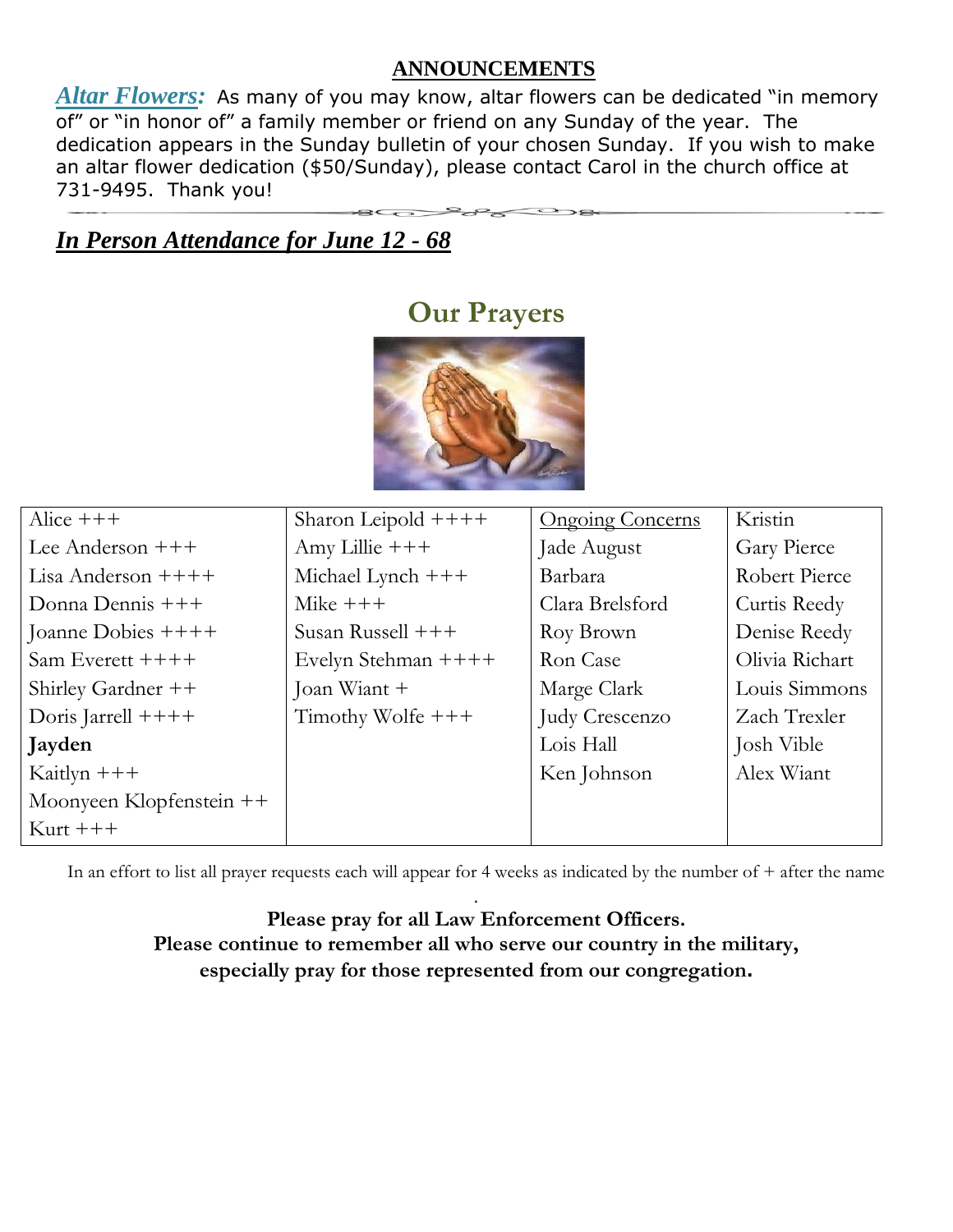# **Is your child/grandchild registered yet for the**

## **VBS Food Truck Party?** *Don't miss the fun!*



July 11 – 15 9 a.m. – 12 noon Children ages  $4 - 11$  (or completed  $5<sup>th</sup>$  grade) Youth helpers (completed grade 6 or higher)

Make sure to reserve your child's spot today for the most deliciously fun VBS ever! Registration forms for our VBS Food Truck Party are available in the church office and at ebenezerumcnewark.org.

Youth volunteers who have completed  $6<sup>th</sup>$  grade must complete a volunteer form (signed by parents or guardians) no later than July 1. VBS is a great way to earn volunteer service hours! Forms are also available in the office and on the church website. See Megan and Mike Jones if you need more information.

Adults willing to assist with classes; serve as hall monitors or greeters; or help with set up, clean up or the Friday closing luncheon please email Martha Helojoki at mlodge221@yahoo.com. If you'd like to help support VBS, but aren't available during the actual week of VBS, be on the look-out for our wish-list "menu" of craft supplies, decorations and snacks you can donate to make VBS a success. *"Give us this day our daily bread" from Matthew 6:11*

### **Jelly Jars needed for VBS**

The VBS team needs as many clean (empty) **glass** jars **WITH lids** as we can get for our glitter globe craft project. The jars should be roughly  $8 - 12$  ounces (think jelly jar-size  $-$  baby food jars are too small and large spaghetti sauce jars will be too big). If you're not sure about the size, bring it anyway and we'll recycle what we can't use.



**We'll need them by July 1,** so we know how many we have available and whether we need to make other arrangements.

Can you help????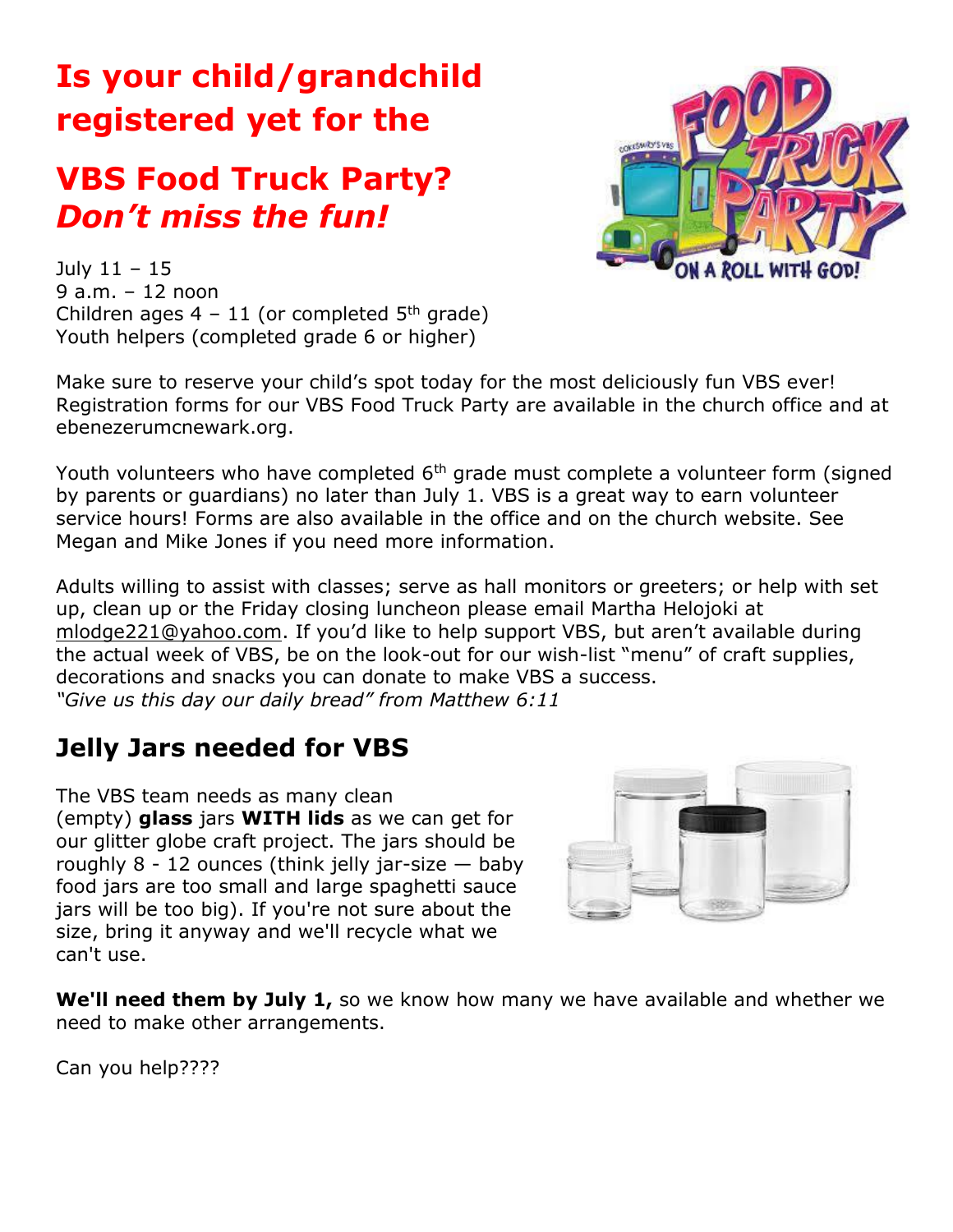

 *On the Calendar, this week….*

| Sun          | 2 <sup>nd</sup> Sunday after Pentecost<br>6/19 |                    |                                    |
|--------------|------------------------------------------------|--------------------|------------------------------------|
|              | <b>Happy Father's Day</b>                      |                    |                                    |
|              |                                                |                    |                                    |
|              |                                                | 10:00am            | Worship                            |
|              |                                                | 11:00am            | Social Hour - CLC                  |
|              |                                                | 3:00 <sub>pm</sub> | Youth Group - CLC                  |
| Mon          | 6/20                                           | $10:00$ am         | AA Meeting - Room 204              |
|              |                                                | 7:00 <sub>pm</sub> | NA Meeting - GHH                   |
| <b>Tues</b>  | 6/21                                           | $10:00$ am         | Yoga Class - CLC                   |
|              |                                                | 12:00pm            | AA Meeting - Room 204              |
|              |                                                | 7:00pm             | <b>Stephen Ministry - Room 204</b> |
| Wed          | 6/22                                           | $10:00$ am         | AA Meeting - Room 204              |
|              |                                                | 10:00am            | <b>Hope Dining Room</b>            |
|              |                                                | $11:00$ am         | Parkinson's Class - CLC            |
|              |                                                | 6:30 <sub>pm</sub> | Ladies NA - Room 109 & 111         |
| Thurs $6/23$ |                                                | 6:00 <sub>pm</sub> | $BSA50 - CLC$                      |
|              |                                                | 7:00 <sub>pm</sub> | NA - GHH & Old Kitchen             |
| Friday 6/24  |                                                | 10:00am            | AA Meeting - Room 204              |
| Sat          | 6/25                                           | 6:30 <sub>pm</sub> | NA Meeting – GHH & Old Kitchen     |
|              |                                                |                    |                                    |